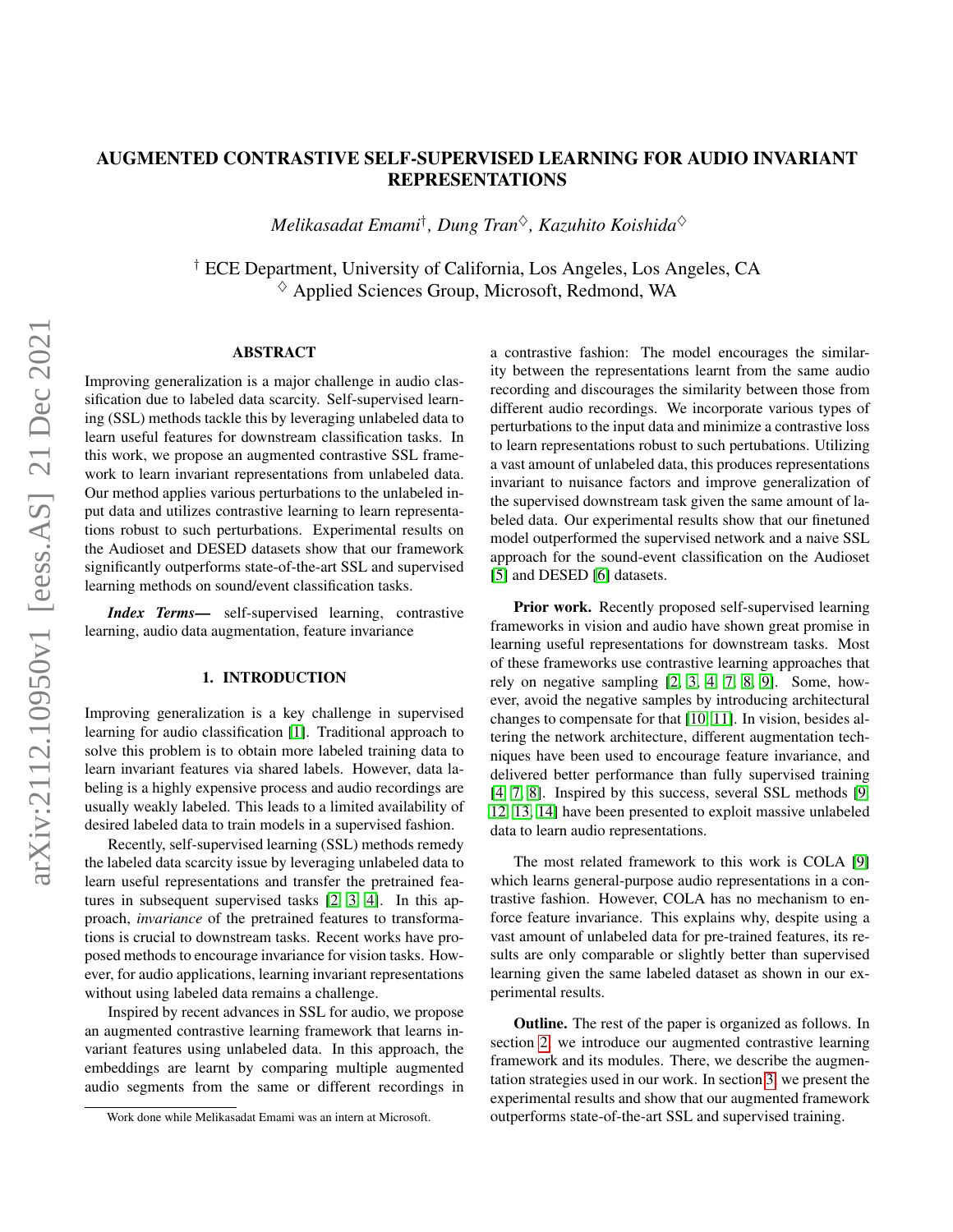# <span id="page-1-0"></span>2. CONTRASTIVE LEARNING FRAMEWORK FOR AUDIO/SPEEECH

The general contrastive learning pipeline is illustrated in Figure [1.](#page-1-1) We learn audio/speech representations by pretraining a network using unlabeled data. As shown in Figure [1,](#page-1-1) the pipeline includes: 1) an augmentation module, 2) an Encoder network with a projection head, and 3) a loss function.

During pretraining of the contrastive network, we maximize the similarity between latent representations of the augmented segments from the same audio clip (positive pair) and minimize that between augmented representations of different clips (negative pairs). The augmentation module serves as a regularizer encouraging the contrastive network to learn invariant representations. The contrastive feature extractor is later used in a downstream task such as sound event classification.

Augmentation: This module provides a series of transformations to the input audio/speech signal. Given a batch of size  $B$  and for any signal from the batch, the module produces B pairs of data including one positive pair and  $B - 1$  negative pairs. Let  $\{a_i, a'_i\}_{i=1}^B \in \mathcal{A}$ , where  $\mathcal{A}$  is the set of transformations applied by this module, and  ${x_i}_{i=1}^B$  the selected batch. We denote

$$
\widetilde{x}_i = a_i(x_i), \quad \widetilde{x}'_i = a'_i(x_i) \quad i = 1, \ldots, B.
$$

The positive and negative pairs are then define as follows:

$$
(\widetilde{x}_i, \widetilde{x}'_i)
$$
: positive pairs  $i = 1, ..., B$   
 $(\widetilde{x}_i, \widetilde{x}'_j)$ : negative pairs  $j = 1, ..., B, j \neq i$ .

The augmentation module outputs a positive or negative pair of transformed signals, a pair of mel-spectrograms in our case, that is fed to the encoder. We discuss our proposed transformations in detail in section [2.1.](#page-1-2)

Encoder: In our model, the feature extractor network is a convolutional encoder which receives mel-spectrograms as its input. The extracted features are passed through a projection network, a multi-layer perceptron (MLP), and then used in the contrastive loss. Let  $f(.)$  be the encoder network that maps each input into the latent space. Further assume that  $g(.)$  represents the projection head. For each pair  $(\tilde{x}, \tilde{x}')$  of inputs we note inputs, we notate

$$
h = f(\tilde{x}), h' = f(\tilde{x}'), \qquad z = g(h), z' = g(h').
$$
 (1)

We follow the COLA's [\[9\]](#page-4-6) framework for the feature extractor network architecture in our work. The extracted features are then used for optimizing the contrastive loss function via a similarity measure.

Similarity measure: As mentioned earlier, we aim to maximize the similarity between two augmented segments of the same sound clip and minimize the similarity for different



<span id="page-1-1"></span>Fig. 1. Contrastive learning framework for audio/speech signals

ones. Common approaches for calculating the similarity measure include dot product and cosine similarity. In our framework, we choose bilinear transformation. This type of similarity has been used before in [\[9,](#page-4-6) [3\]](#page-4-0). The score is calculated as

$$
s(x, x') = z^{\mathsf{T}} W z', \tag{2}
$$

where *W* are the bilinear parameters.

Loss function: Our contrastive loss function is the multiclass cross entropy over the similarity scores. For a given  $x_i$ , the loss is equivalent to

$$
\mathcal{L} = -\log \frac{e^{s(\widetilde{x}_i, \widetilde{x}'_i)}}{e^{s(\widetilde{x}_i, \widetilde{x}'_i)} + \sum_{j \neq i} e^{s(\widetilde{x}_i, \widetilde{x}'_j)}}.
$$
(3)

This loss is closely related to the Info-NCE loss.

#### <span id="page-1-2"></span>2.1. Proposed Augmentation Module

Unlike traditional augmentation techniques that aim to enlarge the training dataset using artificial samples, we incorporate augmentation and contrastive training to learn representations invariant to nuisance factors. In particular, our proposed augmentation module generates positive and negative pairs for the contrastive network. This module contains a series of transformations that, via the contrastive loss, preserve useful information and ignore nuisance factors in the input audio/speech signals. The input to the module is a 10-second audio/speech clip. We randomly choose and add noise to a 1-second chunk of this audio. We then calculate the melspectrogram of this audio signal and construct our anchor feature. The positive feature is another 1-second segment, from the same clip, that is passed through the augmentation blocks. Finally, we choose a 1-second from any other audio clip, which is different from the clip that we sample the anchor and positive feature, in the batch as the negative feature. This negative sample is also fed to the augmentation blocks. Figure [2](#page-2-1) illustrates different transformations, described below, in the augmentation module.

**Time stretching:** This block randomly (with probability)  $= 0.5$ ) speeds up or slows down the original audio clip in time by a factor of 0.1. It makes the network robust to temporal variations in the input. Note that for the positive and negative pairs, we choose the 1-sec segments after this block.

RIR filtering: This module passes the 1-sec segment through a room impulse response filter chosen from [\[15\]](#page-4-12).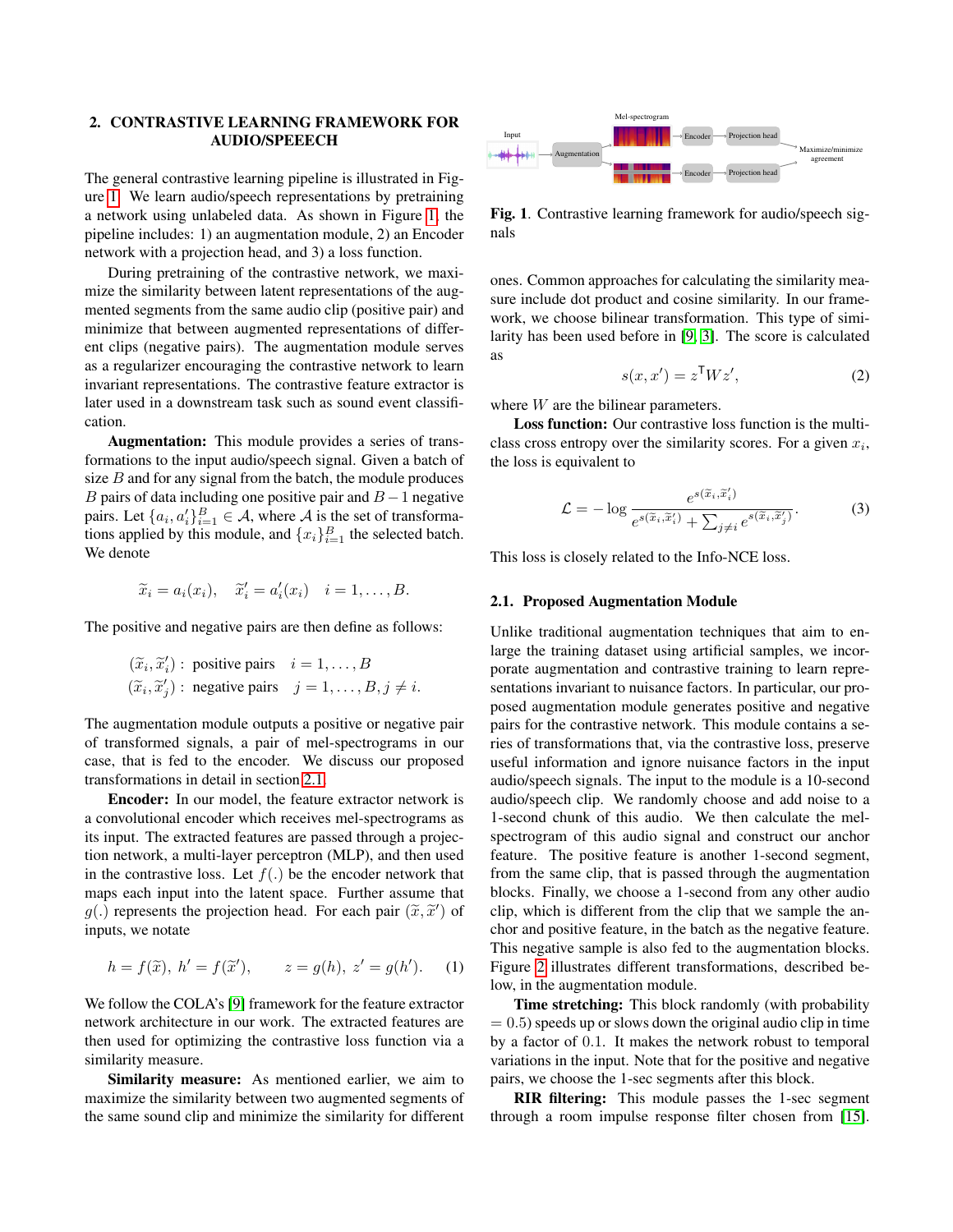

<span id="page-2-1"></span>Fig. 2. Proposed augmentation module

The transformation leads to contrastive features invariant to different recording environments.

Time/Freq masking: This operation applies a time and frequency masking to the calculated mel-spectrograms. It encourages the contrastive network to learn representations robust to large distortions in the input.

Even though each augmentation type leads to discriminative features benefiting certain classes in the downstream classification task, our ablation study indicates that a combination of some of these transformations produces the highest classification performance on average for all classes in the considered dataset.

### 2.2. Downstream Tasks

We perform downstream tasks for sound/event classification on both DESED [\[6\]](#page-4-3) and Audioset [\[5\]](#page-4-2) datasets. We aim to improve the generalization error using the proposed augmentation module. As both of the test datasets are unbalanced, meaning the labels are represented unequally, standard evaluation metrics such as class accuracy are unreliable and misleading. Therefore, we use the F1-score and weighted average precision (wAP) score to evaluate the model performance. These metrics are calculated based on the precision and recall scores defined below:

$$
precision = \frac{TP}{TP + FP}, \quad recall = \frac{TP}{TP + FN},
$$

$$
F1-score = \frac{2 \times precision \times recall}{precision + recall}.
$$
(4)

Here, TP, FP, and FN correspond to the true positive, false positive, and false negatives for each class labels, respectively. Weighted average precision (wAP) score is calculated by taking the weighted mean of the precision scores for each class, where the weights are the number of true instances for each class label.

### 3. EXPERIMENTS

#### <span id="page-2-0"></span>3.1. Experimental Setup and Datasets

We pretrain our contrastive network on the unbalanced Audioset dataset and transfer it to sound-event classification for a subset of the Audioset and DESED [\[6\]](#page-4-3) dataset. Audioset [\[5\]](#page-4-2) consists of over 2 million 10-sec audio clips from YouTube videos. The clips are weakly labeled for over 500 classes.

<span id="page-2-2"></span>Table 1. Average F-1 score for DESED dataset for different augmentation strategies.

| Augmentation type                   | Freeze Encoder | Finetune |
|-------------------------------------|----------------|----------|
| Noise only (baseline)               | 0.434          | 0.629    |
| Time stretching                     | 0.454          | 0.640    |
| RIR filtering                       | 0.453          | 0.616    |
| Time/freq masking                   | 0.492          | 0.624    |
| Time stretching + time/freq masking | 0.511          | 0.644    |
| Supervised                          | 0.62           |          |

We don't use labels when pretraining the self-supervised network. This dataset has been used for pretraining SSL models in the literature [\[13,](#page-4-10) [11,](#page-4-8) [9\]](#page-4-6).

We perform two types of transfers for the downstream task: (1) Freezing the embedding and training a linear classifier on top, and (2) finetuning the entire network.

The mel-spectrograms calculated in the augmentation module use 25 ms window size, 10 ms hop-size, and 64 frequency bins for 96 frames. Following COLA, the encoder is EfficientNet-B0 [\[16\]](#page-4-13) and the projection head is a fullyconnected layer with dimension 512 and tanh activation. We use ADAM [\[17\]](#page-4-14) with learning rate  $10^{-3}$  and batch size 128 for optimization.

### 3.2. Results: DESED

The DESED dataset [\[6\]](#page-4-3) comprises 10 second audio clips recorded in domestic environment or synthesized to simulate a domestic environment, and focuses on 10 class of sound events. There are both real and synthetic recordings in the dataset. We used the strongly labeled real validation set for training the linear classifier or finetuning the entire network, and the evaluation set for testing.

Table [1](#page-2-2) shows the F1 scores on the DESED dataset. We present the results for both the cases where we freeze the encoder and train a linear classifier on top of the network, and when we finetune the entire network. We use COLA [\[9\]](#page-4-6) as the baseline. It's a special case of our framework in which only the noise block is used in the augmentation module. We consider different augmentation strategies and compare the corresponding F1 scores against the baseline and the supervised model. The results show that COLA with finetuning, having no mechanism to enforce feature invariance, was only slightly better than the supervised model. On the other hand, our finetuned model with time stretching and time/freq masking augmentation surpassed the full supervision by almost 4% in F1 score. This highlights the importance of our augmentation module in this framework. Note that the low F1 scores of the SSL models are due to the distribution mismatch between the SSL data (Audioset) and the classification data (DESED).

Figure [3](#page-3-2) presents the per-class F1-score for the considered augmentation combinations. Evidently, for almost all classes,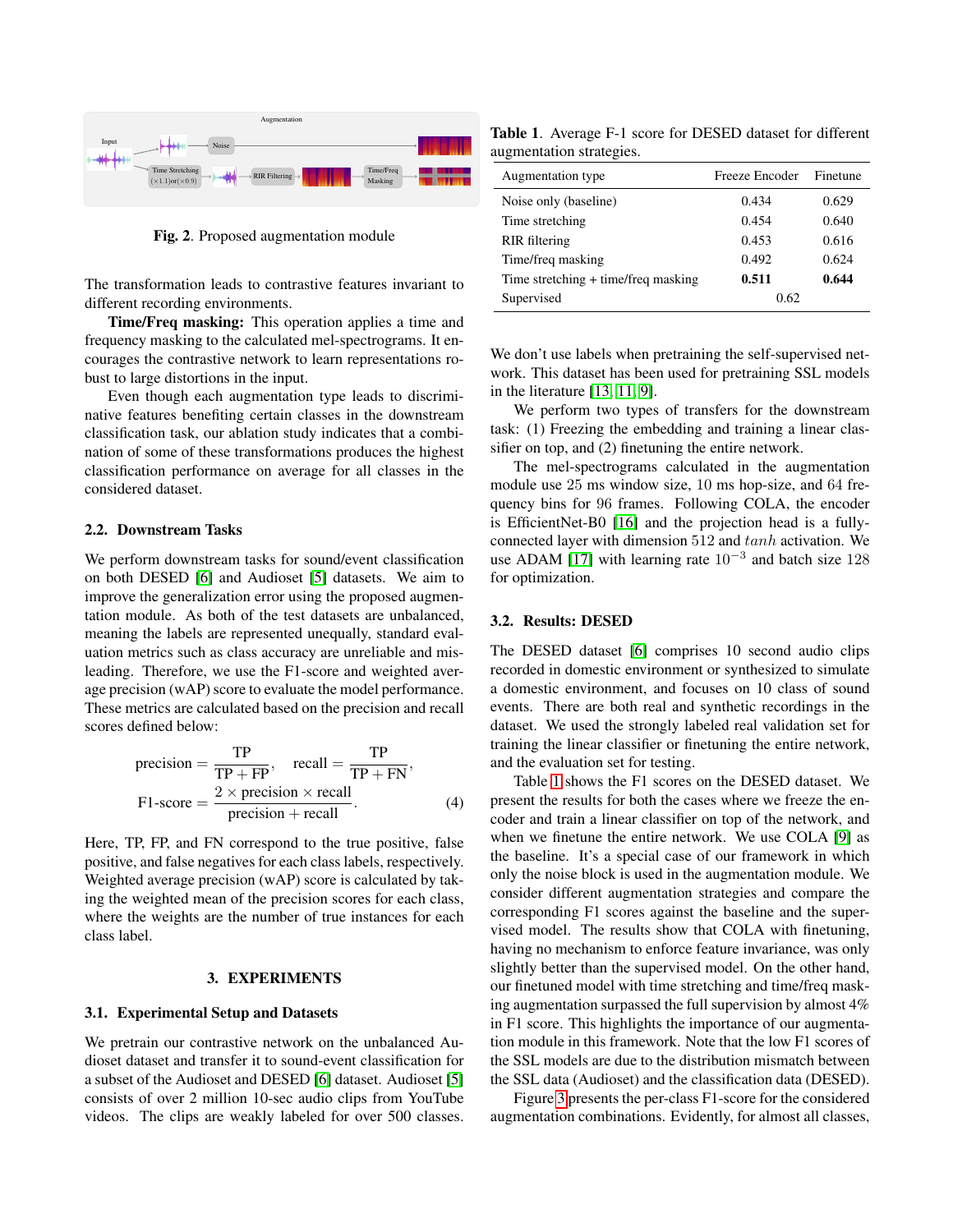

<span id="page-3-2"></span>Fig. 3. Per-class F1-score for DESED dataset.



<span id="page-3-3"></span>Fig. 4. Normalized confusion matrices for DESED dataset. *Top left*: baseline. *Bottom left*: time stretching. *Bottom right*: time/freq masking. *Top right*: time stretching + time/freq masking.

there were one or more transformation combinations producing higher F-1 scores than that of the baseline. Furthermore, F-1 scores yielded by our best combination, time stretching + time/freq masking, were among the top scores for a majority of classes. This is consistent with Table [1](#page-2-2) which shows that this strategy has the highest score on average for all classes.

Finally, in Figure [4,](#page-3-3) we show the normalized confusion matrices for four augmentation types for the frozen encoder case. The normalization is applied over the total number of true labels for each class. That the non-diagonal elements of the time stretching + time/freq masking confusion matrix generally have lower values than those in other confusion matrices indicates that this strategy yields the best classification performance. This matches the insights from previous results.

<span id="page-3-4"></span>Table 2. Weighted average precision score for Audioset dataset for different augmentation strategies.

| Augmentation type                  | Freeze Encoder | Finetune |
|------------------------------------|----------------|----------|
| Noise only (baseline)              | 0.361          | 0.375    |
| Time stretching                    | 0.391          | 0.393    |
| RIR filtering                      | 0.384          | 0.385    |
| Time/freq masking                  | 0.378          | 0.395    |
| Time streching + Time/freq masking | 0.393          | 0.399    |
| Supervised                         | 0.371          |          |

#### 3.3. Results: Audioset

We also assessed the representations learned by SSL pretraining using a subset of the Audioset. This subset includes 2000 weakly labeled sound clip for 10 most populated classes available. As the test set is imbalanced, we report, in Table [2,](#page-3-4) the weighted average precision (wAP) scores for different augmentation types and compare them to those for the baseline (the COLA framework [\[9\]](#page-4-6)) and the supervised network. The results echo the phenomenon in Table [1](#page-2-2) that COLA is inferior to the supervised network without finetuning and only slightly better than it with finetuning. Significantly, all of our augmentation strategies in our framework are superior to full supervision with and without finetuning. This indicates that, compared to naive contrastive SSL methods such as COLA, our augmented contrastive SSL framework learns more robust representations benifiting downstream tasks.

#### 4. CONCLUSION

Improving generalization for audio classification requires solving the labeled data scarcity issue. In this work, we propose an augmented contrastive self-supervised learning method that, using unlabeled data, learns invariant representations benefiting downstream supervised tasks. Using the Audioset and DESED datasets, we show that our framework significantly outperforms state-of-the-art SSL and supervised learning methods on audio classification problems. Understanding how contrastive SSL combined with data augmentation produce features invariant to nuisance factors is still an open problem. We preserve it for future work.

### 5. REFERENCES

- <span id="page-3-0"></span>[1] Chiyuan Zhang, Samy Bengio, Moritz Hardt, Benjamin Recht, and Oriol Vinyals, "Understanding deep learning (still) requires rethinking generalization," *Communications of the ACM*, vol. 64, no. 3, pp. 107–115, 2021.
- <span id="page-3-1"></span>[2] Philip Bachman, R Devon Hjelm, and William Buchwalter, "Learning representations by maximizing